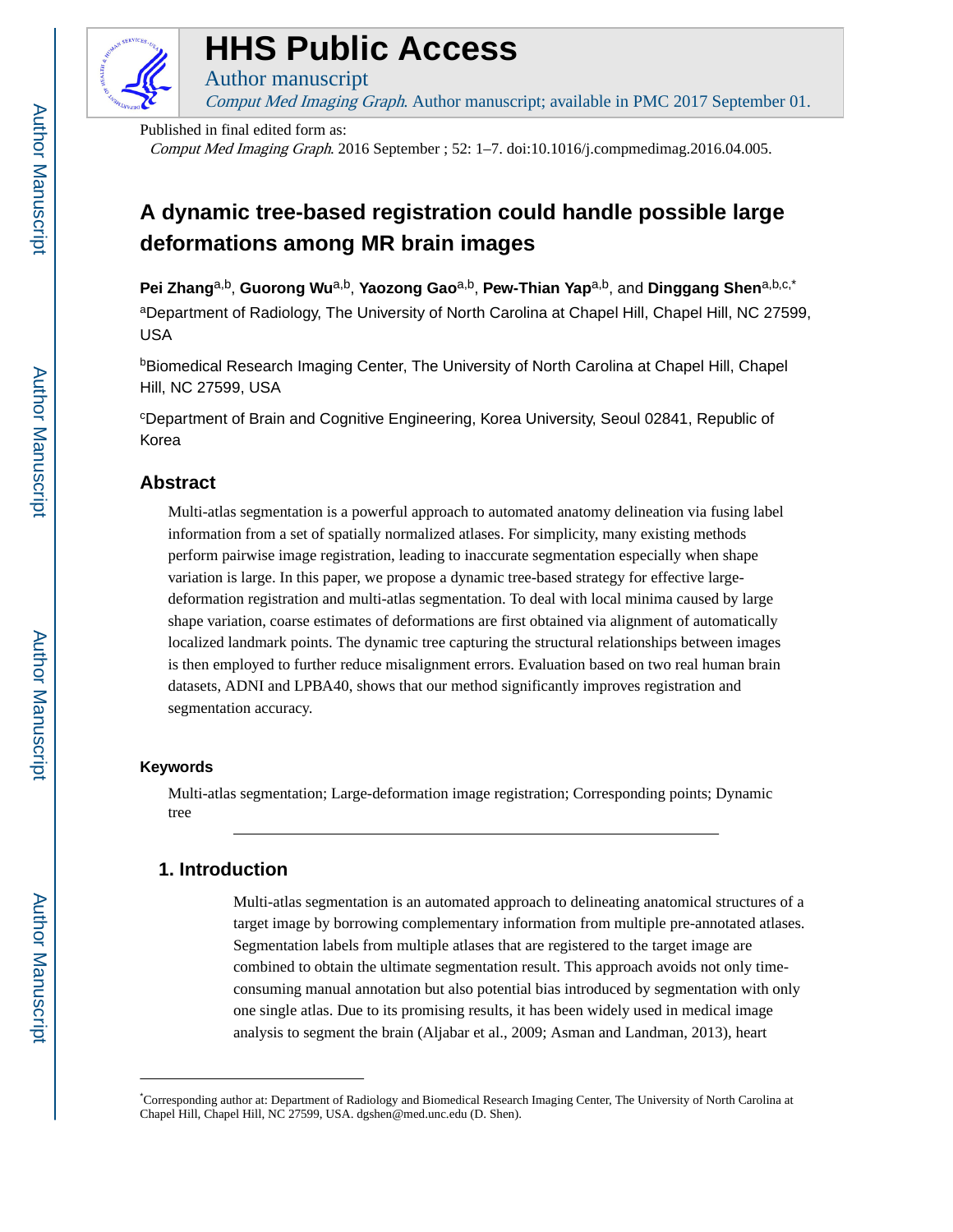(Išgum et al., 2009; van Rikxoort et al., 2010; Bai et al., 2015), and abdominal organs (Wolz et al., 2013).

Although much effort has been dedicated to improving the accuracy of label fusion, much less emphasis has been put on image registration. Most of the existing multi-atlas segmentation methods merely perform simple pairwise registration (Asman and Landman, 2013; Bai et al., 2015) by aligning each atlas independently to the target image. This approach fails to consider the correlation between atlases and thus leads to inconsistency among the atlases when labeling the same anatomical structure. Simple pairwise registration also does not take advantage of the structural similarity between images to help overcome registration related problems such as local minima. Such problem occurs quite often when images from different populations (i.e., patients and healthy controls) vary dramatically in anatomical structures.

There have been some recent attempts to overcome the above problems by using more sophisticated registration strategies. For example, Hoang Duc et al. (Hoang Duc et al., 2013) attempted to establish the relationship across atlases and the target image by iteratively registering them to an evolving group mean image (Rohlfing et al., 2004). However, this only works well when images in the group can be registered reasonably well. Also, the mean image is sensitive to registration outliers and may be unstable in case of large shape variation. A better approach described in (Jia et al., 2012) links images according to their similarity using a tree and performs a series of registration of adjacent images. This breaks down the complex registration process into a number of simpler ones and helps reduce local minima.

In this paper, we describe a registration scheme for multi-atlas segmentation under large deformation. Similar to (Jia et al., 2012), a tree is used for robust registration. The registration outcome is then applied for multi-atlas segmentation of either a single image or a group of images. Our work differs from (Jia et al., 2012) in three major aspects. First, images with similar intensity values are not necessarily similar in anatomy. Hence, in contrast to (Jia et al., 2012), we propose to construct the tree using shape similarity evaluated based on the distance of points localized at structure boundaries in different images. Second, unlike the affine registration based initialization as used in (Jia et al., 2012), we use the localized landmark points to initialize image registration. Good initialization has been shown to be able to significantly improve registration accuracy, particularly when dealing with large shape variation (Zhang et al, 2010; Zhang and Cootes, 2011; Zhang and Cootes, 2012; Zhang et al, 2012b; Wu et al, 2011). Finally, we propose to utilize a dynamically updated tree, as opposed to the fixed one used in (Jia et al., 2012). This is to ensure connections between images to be progressively refined to reduce misalignment.

#### **2. Methodology**

Our goal is to label one or more target images using a set of atlases, each with an intensity image and a segmentation image obtained by manually labeling some regions of interest (ROIs). Each target image is only an intensity image and does not have any label. To simultaneously register all atlases and target images for consistent segmentation, we use the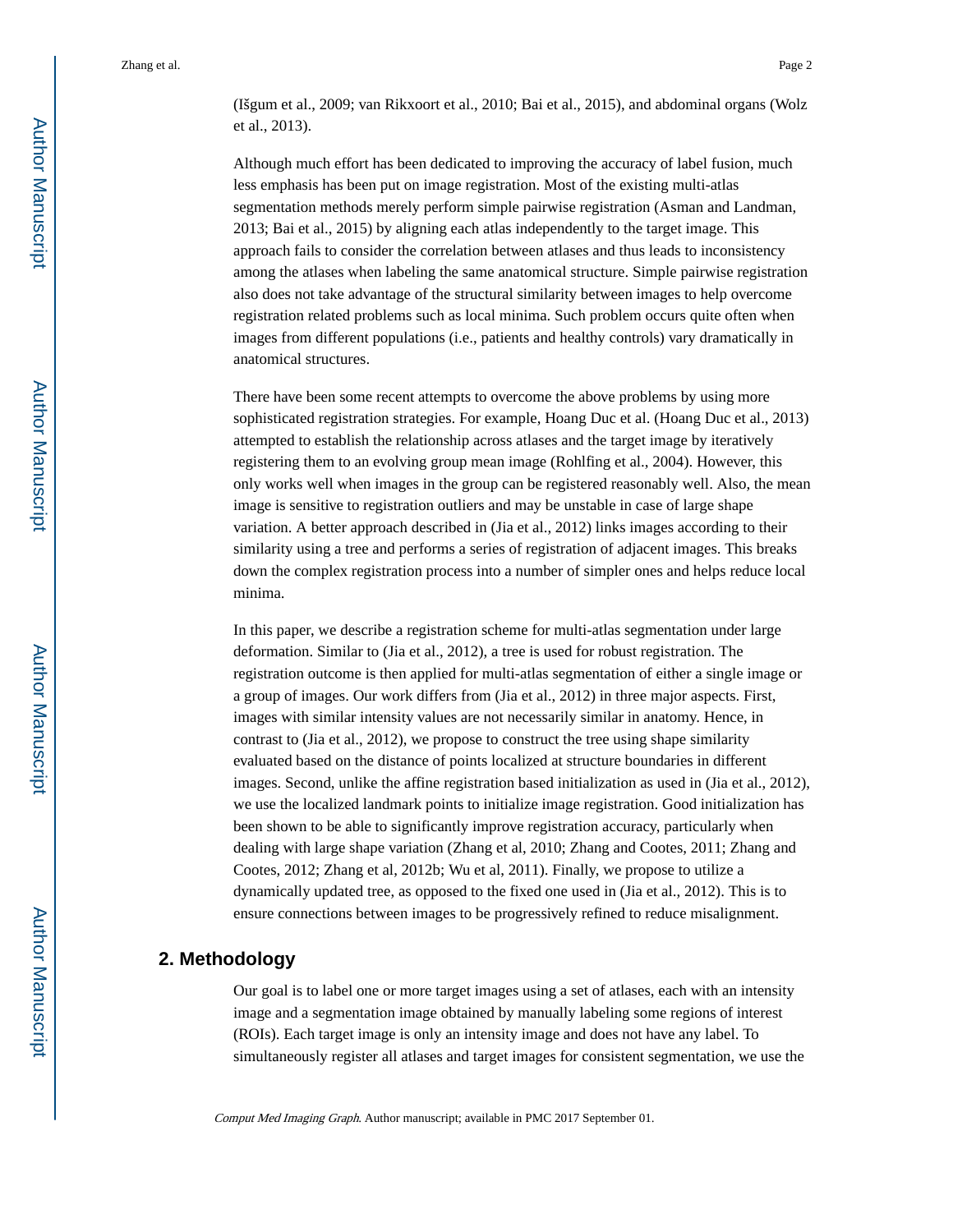following steps: (1) seek corresponding points among atlases and target images (Section 2.1); (2) perform initial registration using a tree generated by connecting all images using the corresponding points (Section 2.2); (3) iteratively update the tree and registration results (Section 2.3). Label fusion (e.g., weighted voxel-based fusion (Jia et al., 2012) and patchbased fusion (Zhang et al, 2012a)) can then be carried out for segmentation of the target images using the registered atlases. Each step is described in details below.

#### **2.1. Localization of corresponding landmark points**

We follow the method described in (Han et al., 2014) to detect landmark points on an image. A set of landmark points is first generated for each atlas in a semi-supervised manner. These points, together with the atlases, are then used to train a series of point detectors, one for each landmark, using regression forests (Criminisi et al, 2012). For a target image, each trained detector is finally applied for landmark localization. These steps are described briefly below. The interested reader is referred to (Han et al, 2014) for more details.

To generate the landmark points for each atlas, we randomly choose one atlas as the reference and break it down into a large number of patches (i.e.,  $30 \times 30 \times 30$ ). For each patch, we use a method similar to (Wu et al., 2013) to generate landmark point candidates. To remove the candidates within flat regions, we further compute the gradient magnitude of each candidate and rule out those below a user-defined threshold. The left landmark points are then propagated from the reference atlas to the rest of the atlases via non-rigid registration of segmented images (as well as manually annotated images if needed). Examples of the generated landmark points are shown in Fig. 1. Note that the generated landmark points are not always on the boundary. Here we only show some good ones for illustration purpose.

By using the landmark points in the atlases, we train a detector for each landmark point to predict its position from Haar-like features of nearby voxel neighborhood. We systematically sample a number of voxels around each landmark point, record their displacements to the landmark point and their Haar-like features computed in the neighborhood (Viola and Jones, 2001). Repeating this process for the corresponding landmark points in the other atlases leads to a set of displacement-feature pairs that can be used to train the detector to predict the displacement of the landmark point from each voxel based on its Haar-like features. To learn such highly non-linear relationship, we use the regression forest (Criminisi et al., 2012).

A regression forest consists of a collection of binary decision trees, each trained individually using a random subset  $\{\mathscr{D}, \mathscr{H}\}$ , where  $\mathscr{D}$  represents displacement vectors and *H* denotes image samples. For each tree, the training involves splitting the subset by passing it through a series of tests starting at the root until each sample in the set reaches a leaf of the tree (Fig. 2). The node that performs a specific test is called a split node, which distributes the incoming samples to its left or right child node based on the result of the test. The leaf node stores an empirical conditional probability distribution  $p(\delta h)$ , over the displacement  $\delta$  given the samples  $h$  The test at split node  $t$  is usually realized by maximizing the following information gain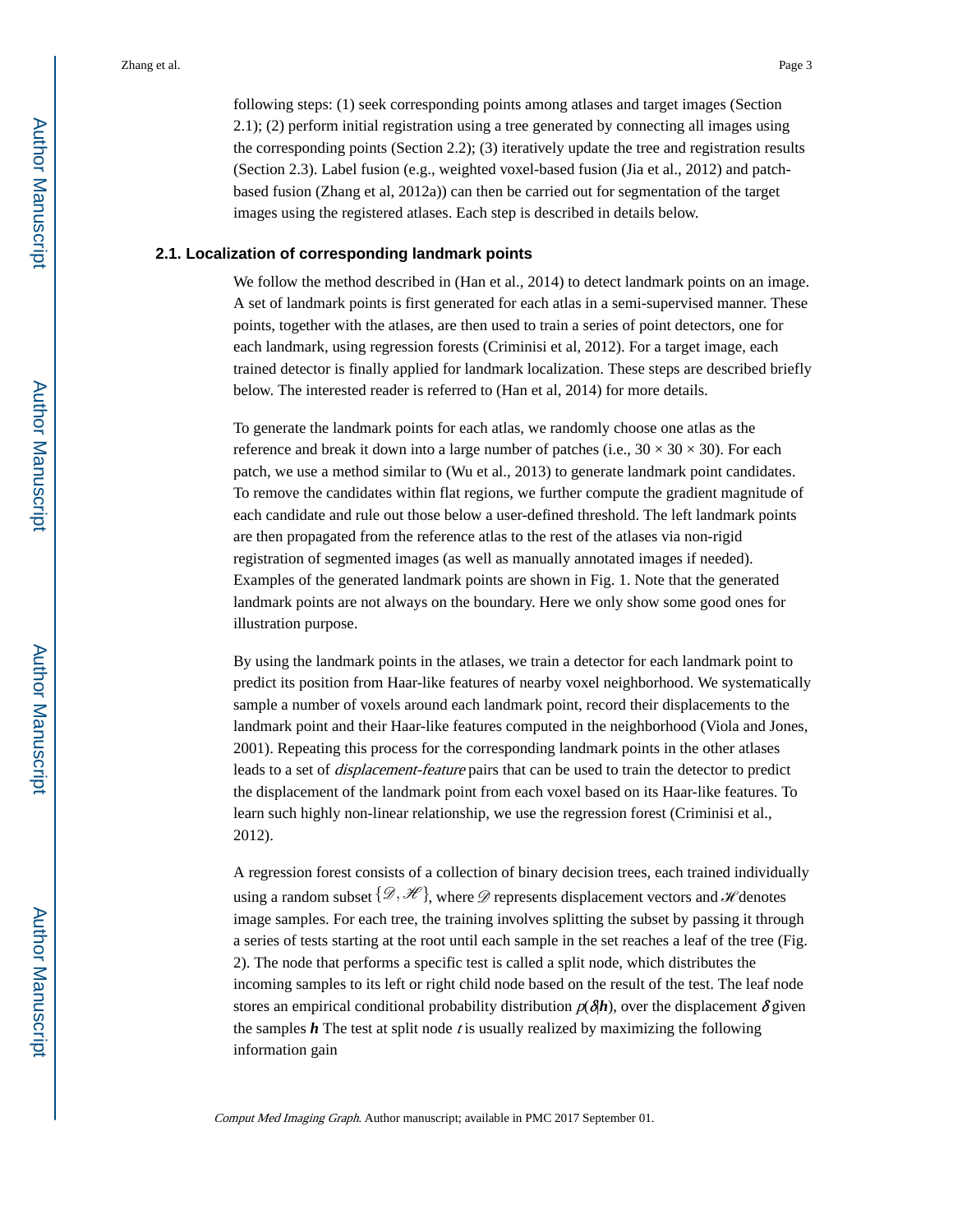$$
IG_t = S(\mathcal{D}_t) - \sum\nolimits_{C \in \{\mathrm{L}, \mathrm{R}\}} \frac{|\mathcal{D}_{t_c}|}{|\mathcal{D}_t|} S(\mathcal{D}_{t_c}),
$$

where  $IG_t$  is the information gain,  $\mathcal{D}_t$  is a set of displacements associated with the incoming samples, L/R represents the left/right child of the current node,  $\mathscr{D}_{t_c}$  is a subset of displacements associated with the samples sent to a child, and  $S$  measures the consistency of a set of displacements.  $p(\delta h)$  is approximated by a Gaussian distribution and thus each leaf node only stores the mean and covariance of the displacements associated with the samples reaching that node. The trained regression forest is used as a point detector. Note that the decision trees here are only used for regression and should not be confused with the tree built for image registration, which will be detailed in Section 2.2.

To predict  $\delta$  for a given voxel, the sample  $h$  is passed to the detector until it reaches a leaf node of each tree. Although the final  $\delta$  can be computed by averaging the mean displacement stored at each leaf node, this scheme is sensitive to large local anatomical variations. A "point jumping" technique and a multi-resolution strategy are used instead for robust prediction (see Han et al. (2014) for details).

#### **2.2. Tree construction and initial registration**

Once the landmark points for all atlases and target images have been localized, we use them to build a tree connecting images that are similar in anatomy for initial registration. Based on (Jia et al., 2012), we utilize the atlases to build a tree, onto which each target image is progressively attached. This helps avoid having to rerun the registration, whenever a new image needs to be segmented.

An adjacency matrix is first generated based on the Euclidean distance between the corresponding landmark points of each pair of atlases. Based on the adjacency matrix, a minimum spanning tree is then generated using Prim's algorithm. Each edge of the tree connects a pair of atlases and encodes their distance. In the tree, any pair of atlases are connected by a unique path (i.e., a set of edges). An atlas with the least sum of distances to all other atlases is chosen as the root of the tree. This root is fixed throughout the whole registration process.

To attach the target images to the tree, we repeat the following steps: (1) choose an unlinked target image, find out an atlas that is closest to it and record their point-to-point distance; (2) group such distances across the set of unlinked target images; (3) select the unlinked target image that has minimum of such distance; (4) connect it to its closest atlas. Note that once a target image is attached to the tree, it is treated as an atlas when adding other unlinked target images to the tree. As a result, a target image may be connected to either an atlas or another target image in the final tree.

Once the tree is built, registration between a pair of images in the tree can be achieved using the root atlas  $A<sub>r</sub>$  as the bridge (Fig. 3). Specifically, we use the following steps to warp an image  $I_s$  to another image  $I_t$ : (1) determine the path that connects  $I_s$  and  $A_t$ ; (2) perform pairwise registration between adjacent images along this path from  $I_s$  to  $A_i$ ; (3) concatenate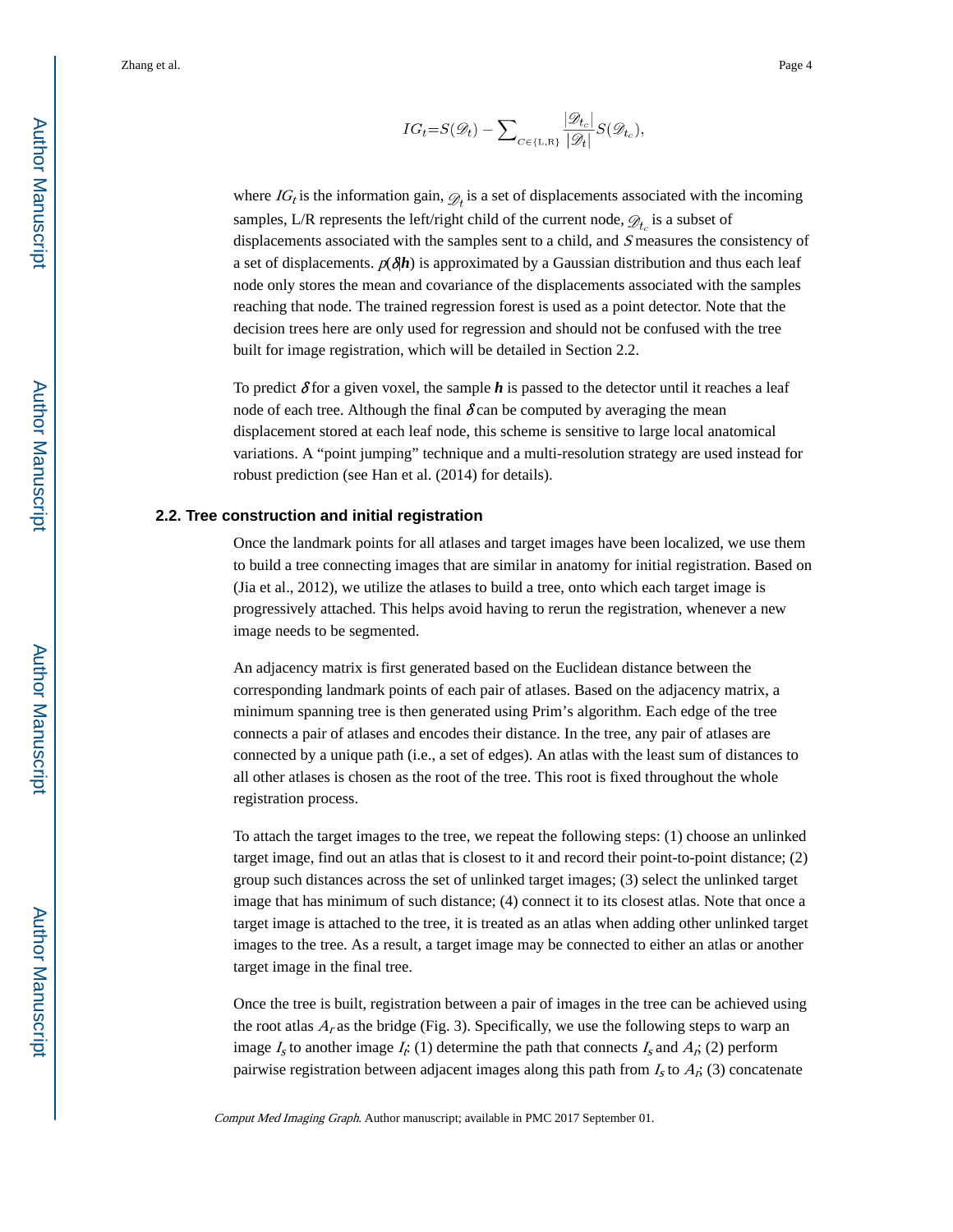the resulting deformation fields to obtain the deformation field from  $I_s$  to  $A_p$ , denoted as ; (4) repeat the above three steps to obtain the deformation field from  $I_t$  to  $A_t$ , denoted as  $\phi_{A_r,t_r}$ ; (5) estimate the inverse of  $\phi_{A_r,t_r}$ , denoted as  $\phi_{A_r,t_r}^{-1}$ ; (6) compute the deformation field from  $I_s$  to  $I_b \phi_{I_tI_s}$ , by concatenating  $\phi_{A_r,I_s}$  and  $\phi_{A_r,I_t}^{-1}$ , i.e.,  $\phi_{I_t,I_s} = \phi_{A_r,I_s} \circ \phi_{A_r,I_t}^{-1}$ , where  $\circ$ is a composition operator. In the current work, registration between adjacent images is performed using diffeomorphic Demons (Vercauteren et al., 2009).

The above process is repeated to register all atlases to each target image. The resulting deformation fields are then used to warp the segmentation images associated with the atlases to target images for segmentation via label fusion.

Although we use corresponding landmark points to encourage connections between images of similar anatomy in the initial tree construction, some target images may be still inappropriately connected to the tree due to the simple Euclidean distance for similarity, thus introducing more local minima to registration. This is especially the case when registering images under large deformation. To reduce local minima caused by large shape variation, here we propose two solutions: one is to initialize the registration with the corresponding points, which can be achieved by thin-plate spline (TPS) interpolation, and the other is to reconnect target images that are inappropriately connected, which will be detailed below.

#### **2.3. Iterative registration with dynamic tree**

As it is difficult to know whether a target image is appropriately connected to the tree without carrying out registration, we introduce a feedback loop after initial registration to find out those poorly connected target images. Since their links to the tree may keep changing through iterations, the tree is dynamic, not fixed any more.

To determine the appropriateness of the connection of a target image to the tree, we warp the landmark points of an atlas onto the target image by linearly interpolating the deformation field between the two images. We then average the distances between all warped points and their corresponding counterparts on the target image. We repeat this process for all atlases and finally obtain an overall average landmark distance that can be used to tell how well the given target image is connected to the tree. A smaller overall distance indicates better connection.

As the landmark points only cover the brain sparsely, the above metric merely gives a coarse indication of the appropriateness of the connection. For more localized sensitivity, we also (1) warp the segmentation images of the atlases onto the target image, (2) estimate a segmentation image for the target image using the set of warped segmentation images via a weighted label fusion method (Jia et al., 2012), (3) warp the resulting segmentation image back onto each atlas, and (4) compute the Dice ratio between the segmentation image of each atlas and the warped segmentation image of the target image. We use the overall Dice ratio, computed by averaging the ratios across ROIs and atlases, as another metric for evaluation of connection appropriateness. This segmentation-based metric is combined with the above landmark-based metric via weighted averaging to form a combined metric after normalizing both to have a zero mean and a unit variance.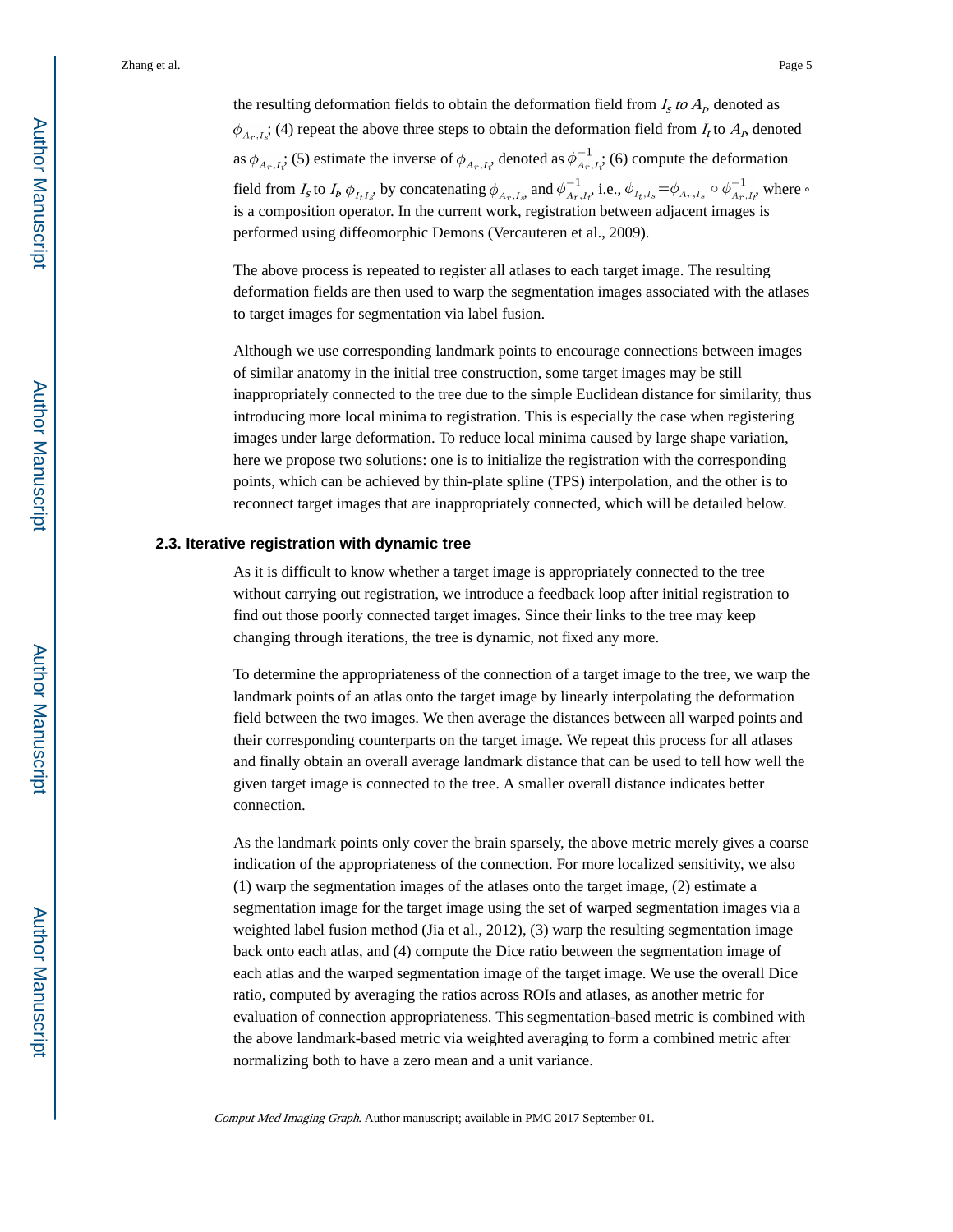Once we have computed the connection appropriateness of each target image, we can select a subset of target images with the best connections to the tree. This can be achieved by ranking all the target images by the appropriateness and choosing the top ones. Let  $\mathscr A$  be the set of atlases,  $\mathcal U$  the selected subset of target images, and  $\mathcal T$  the rest of the target images. We repeat the following steps until  $\mathcal{T} = \phi$ , or no new tree can be generated:

- **1.** Rebuild the connections of the images in  $\mathscr T$  to the tree by recursive attachment as described in Section 2.2. Note that the images in  $\mathscr U$  are treated as atlases and their links to the tree will not be changed in this process. The combined metric, instead of the landmark distance, is used to guide the reattachment process.
- **2.** Run registration with the new tree. As the images in  $\mathcal{U}$  are well linked to the tree, the deformation fields between those images and atlases are likely to be reliably estimated. Hence, we can use these deformation fields to guide the registration between a pair of images,  $I_s$  and  $I_t$ , as follows (Fig. 4): (i) find its most recent ancestor node in  $\mathscr{A} \cup \mathscr{U}$  for target image  $I_t \in \mathscr{T}$ ; (ii) estimate the deformation field from the ancestor to  $I_i$ ; (iii) concatenate the resulting deformation field with that from  $I_s$  to the ancestor; (iv) use the composite deformation field to initialize the registration from  $I_s$  to  $I_t$ .
- **3.** Extend  $\mathcal{U}$  by adding the images in  $\mathcal{T}$  whose connection appropriateness improves after registration. If not enough images are added, we rank all images in  $\mathscr T$  by the connection appropriateness and choose the top ones as before. This is to ensure that the whole registration completes in a few iterations for efficiency. We require at least a fixed portion (i.e., 10%) of the targeted images to be added to  $\mathcal U$  at each iteration.

#### **3. Experiments**

We demonstrate the efficacy of our method on two real datasets: the ADNI dataset<sup>1</sup> and the LPBA40 dataset (Shattuck et al, 2008). For each dataset, FLIRT (Jenkinson and Smith, 2001; Jenkinson et al., 2002) was used to align all the images via affine transform to a common space. These images were then used for all subsequent experiments.

The segmentation images in the two datasets were used for evaluation. Segmentation of the LPBA40 dataset was carried out by experts. Only 54 out of the 56 labels were used for evaluation, by excluding the cerebellum and brainstem. Segmentation of the ADNI dataset into gray matter (GM), white matter (WM), cerebrospinal fluid (CSF), and ventricle (VN) was done using FAST (Smith et al., 2004; Zhang et al., 2001).

Each point detector was trained at 4 different image resolutions, at each of which 10 trees were trained, amounting to a total of 40 trees. To train a detector, we sampled 6000 voxels around the landmark point and computed their Haar-like features based on the intensity image of each atlas. The number of samples is proportional to the reciprocal of the distance between the landmark point and the sampled voxels. For each tree in the regression forest, the maximum depth was set to 12 and the input of each leaf node was required to be at least 10 sampled voxels.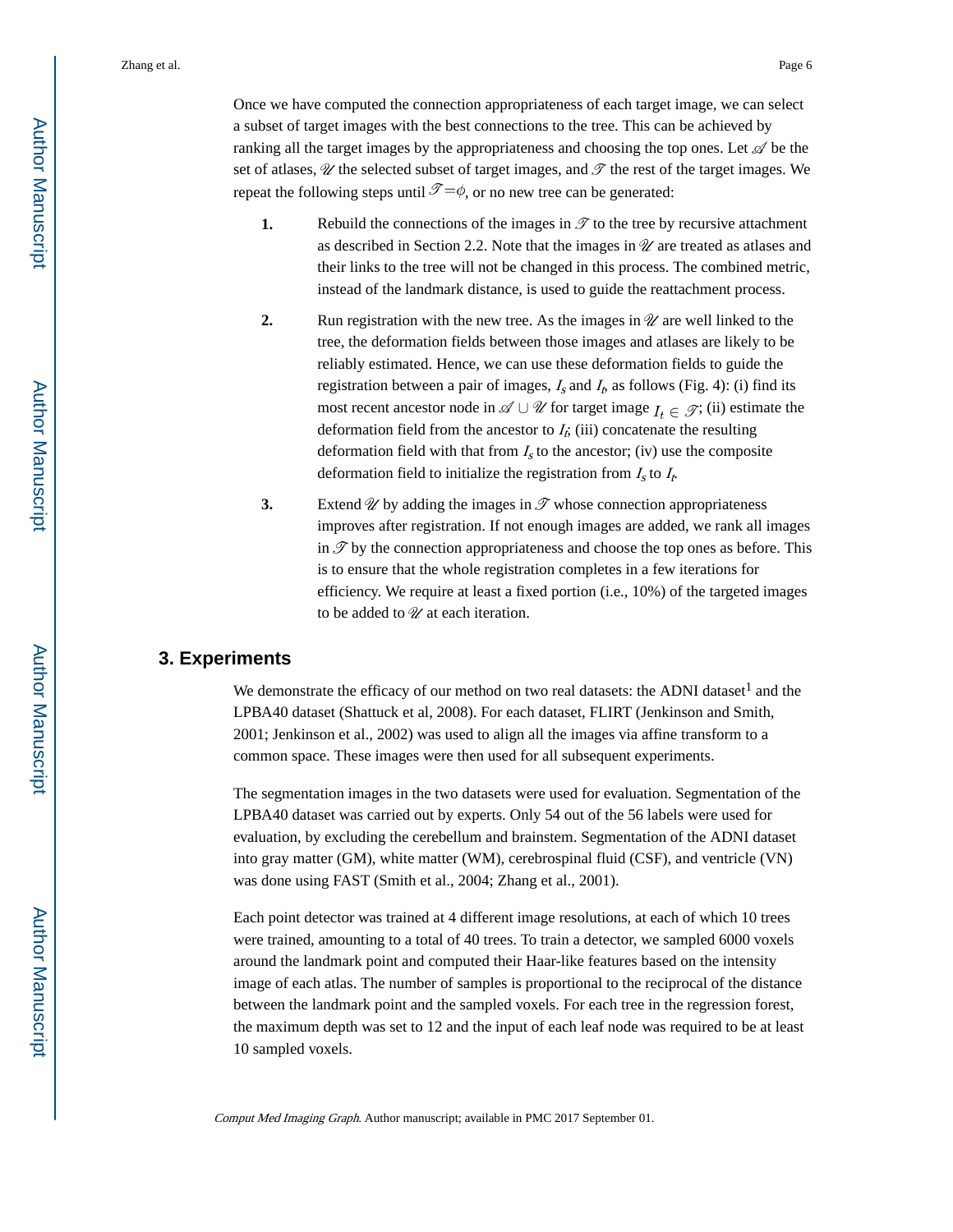We compared our method with the method proposed by Jia et al. (2012) (MABMIS for short), which builds a fixed tree based on image intensity difference to guide the registration for multi-atlas segmentation. The code is available at<http://www.nitrc.org/projects/mabmis>. The comparison is to show the advantage of the use of shape similarity for tree construction, corresponding landmark points for registration initialization, and the dynamic tree registration scheme for registration correction. Although it is interesting to compare our method with pairwise registration, a detailed comparison has already been done in (Jia et al., 2012), where the results clearly show that the tree-based registration works much better than pairwise registration. Hence, we decided not to carry out that comparison in this work. The reader is referred to (Jia et al., 2012) for detailed results.

We computed the Dice ratio of the segmentation image of each target image with respect to the segmentation image of each atlas after warping to the space of the target image. Averaging the Dice ratios across atlases for each target image and then across target images leads to an overall Dice ratio that was used for quantitative evaluation of the methods. Note that diffeomorphic Demons (Vercauteren et al., 2009) was used to register adjacent images in all the experiments throughout this paper.

#### **3.1. ADNI dataset**

We randomly selected 150 baseline images from the dataset: 50 from healthy controls, 50 from mild cognitive impairment patients, and 50 from Alzheimer's disease patients. All of the selected images were then preprocessed using the following steps: (1) Anterior commissure/posterior commissure alignment correction; (2) Inhomogeneity correction using the N3 algorithm (Sled et al, 1998); (3) Skull stripping using Brain Surface Extractor (Shattuck and Leahy, 2002) and Brain Extraction Tool (Smith, 2002); (4) Intensity normalization via histogram matching.

We randomly chose 10 images from each group as the atlases and used the rest as the target images that need to be segmented, leading to 30 atlases and 120 target images. Using an atlas as the reference, we generated over 500 landmark points covering the whole brain and propagated them to other atlases. The landmark detectors, trained using these landmark points, were applied to localize landmark points in each target image.

The landmark points were used to build a "point" tree  $(p$ -Tree) and based on this tree the images were registered as described in Section 2.2. To demonstrate the effectiveness of the  $p$ -Tree in image registration, we built an "intensity" tree ( $i$ -Tree) using the intensity differences between images, as in MABMIS. The overall Dice ratios shown in Table 1 indicate that, compared with the  $\dot{I}$ -Tree, the  $p$ -Tree improves registration accuracy. Since both *i*-Tree and  $p$ -Tree follow the same construction procedure, the improvement suggests that the shape similarity helps link images that are truly similar to each other and thus leads to a better tree than the tree built with intensity similarity.

The registration between adjacent images in the above  $p$ -Tree was initialized by the identity deformation field. Since we have corresponding landmarks, we can use them to estimate a better deformation field for initialization using thin-plate spline (TPS) interpolation, leading to  $p$ -Tree+TPS. Table 1 shows that such initialization can remarkably improve the final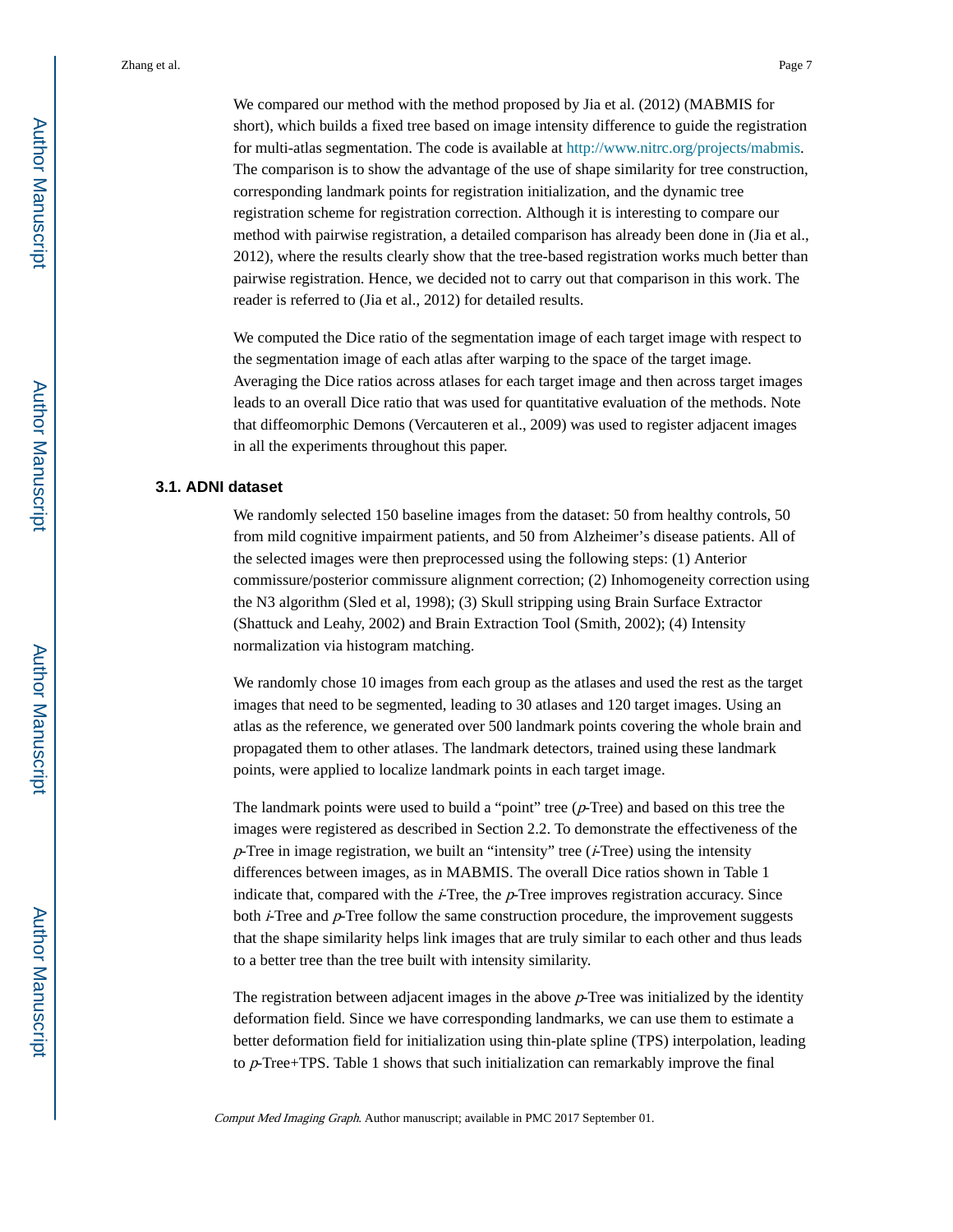registration accuracy, indicating that careful initialization is very important for registration. Further improvements can be obtained using the dynamic tree registration strategy described in Section 2.3 to correct the poorly connected target images in the  $p$ -Tree, i.e., disconnecting them from the old nodes and then linking them to the new ones to form better registration paths. The improvement given by the dynamic tree based method is statistically significant (two-tailed t-test,  $p < 0.01$ ) when compared with each of the other methods. For example, the improvement is 0.8%, 1.8% and 2.2% within the VN, GM and WM, compared with the MABMIS method.

#### **3.2. LPBA40 dataset**

The above experiment was repeated for the LPBA40 dataset. Specifically, 8 out of the total 40 images were used as atlases. This was also the portion of atlases used for the ADNI dataset. Fig. 4 indicates that, compared with  $\vec{i}$ -Tree, the  $\vec{p}$ -Tree + TPS is similar or significantly better for most ROIs. In fact, the accuracy is increased by more than 1% for 29 out of 54 ROIs, with the largest improvement given by the left postcentral gyrus (5.6%). Fig. 5 also shows that the results are further improved by the dynamic tree based strategy. In particular, 26 out of 54 ROIs show over 1% improvement in accuracy, compared with the result from the  $p$ -Tree  $+$  TPS. The maximum improvement is given by the right postcentral gyrus (2.4%). Averaging the overall Dice ratios over all 54 ROIs leads to 67.4%, 68.6%, and 69.6%, respectively, for the three methods shown in the figure.

We further demonstrate the advantages of our method using multi-atlas segmentation with the sparse patch based label fusion method described in (Zhang et al., 2012a). Fig. 6 shows that our method gives significant improvement over MABMIS. Compared with MABMIS, <sup>p</sup>-Tree+TPS leads to 27 out of 54 ROIs with more than 1% improvement in segmentation accuracy. The maximum improvement is given by the left postcentral gyrus (3.3%). The segmentation accuracy is further improved by the dynamic tree based registration, with more than 1% improvement for 22 out of 54 ROIs, compared with  $p$ -Tree +TPS. The left cuneus gives the largest improvement (3.4%). The averaged overall Dice ratios for the three methods are 73.0%, 73.8%, and 74.7%, respectively, for the three methods shown in the figure.

## **4. Conclusions and future work**

We have described a method that can accurately register a set of atlases to a set of target images for multi-atlas segmentation. Our method deals with large-deformation registration by using landmark points in a dynamic tree-based image registration strategy. Local minima caused by large shape variation can be reduced by (1) encouraging the registration between images with comparable anatomy, (2) good registration initialization, and (3) dynamic reconnection of images to the tree.

To localize the corresponding landmark points, we train a number of detectors using regression forests. Although it will be worth fine-tuning parameters (i.e., number of decision trees, and the depth of each tree) for better localization accuracy, this is not practical at the moment due to long training time (i.e., days). For registration, we use a multi-resolution strategy to register all the images in the initial tree for accuracy, while we only perform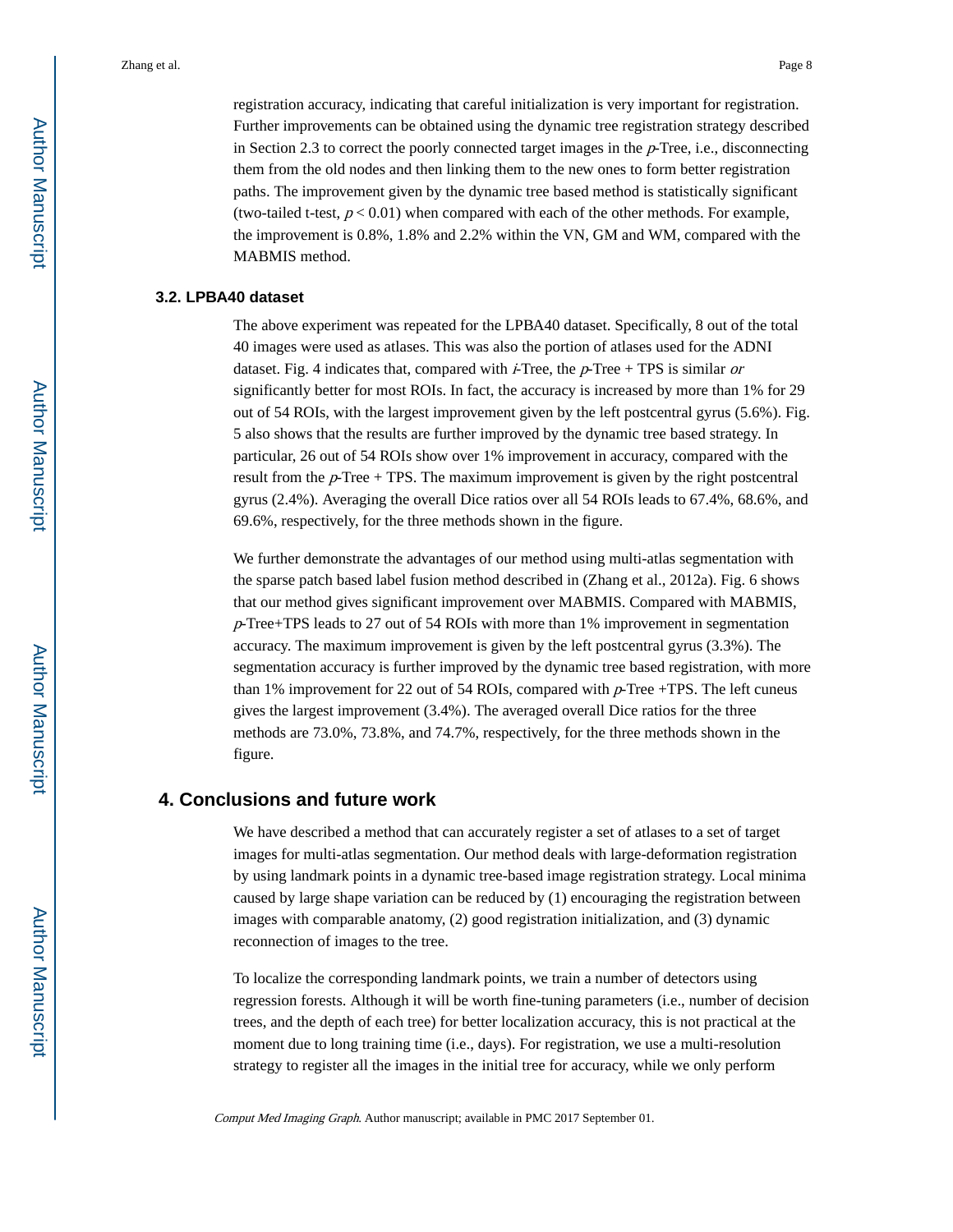registration at the original scale when dynamically correcting links of poor target images for efficiency.

Experiments show that our method is able to achieve good results on two real datasets. We show that our method is superior to a tree based image registration (Jia et al., 2012). It can not only further improve registration accuracy, but also greatly help label fusion for better segmentation. This clearly demonstrates the importance of accurate image registration for multi-atlas segmentation. In the future, we will investigate a more advanced approach to using the landmark points for both tree construction and registration initialization.

## **Acknowledgments**

This work was supported in part NIH grants (EB006733, EB008374, EB009634, MH088520, AG041721, MH100217, and MH091645).

#### **References**

- Aljabar P, Heckemann R, Hammers A, Hajnal J, Rueckert D. Multi-atlas based segmentation of brain images: Atlas selection and its effect on accuracy. NeuroImage. 2009; 46(3):726–738. [PubMed: 19245840]
- Asman AJ, Landman BA. Non-local statistical label fusion for multi-atlas segmentation. Med Image Anal. 2013; 17(2):194–208. [PubMed: 23265798]
- Bai W, Shi W, Ledig C, Rueckert D. Multi-atlas segmentation with augmented features for cardiac MR images. Med Image Anal. 2015; 19(1):98–109. [PubMed: 25299433]
- Criminisi A, Shotton J, Konukoglu E. Decision forests: a unified framework for classification, regression, density estimation, manifold learning and semi-supervised learning. Found Trends® in Computer Graph Vision 7 (2–3). 2012:81–227.
- Han, D.; Gao, Y.; Wu, G.; Yap, PT.; Shen, D. Robust anatomical landmark detection for MR brain image registration. In: Golland, P.; Hata, N.; Barillot, C.; Hornegger, J.; Howe, R., editors. Proceedings of MICCAI. Vol. 8673. Springer; International Publishing: 2014. p. 186-193.
- Hoang Duc AK, Modat M, Leung KK, Cardoso MJ, Barnes J, Kadir T, Ourselin S. Using manifold learning for atlas selection in multi-atlas segmentation. PLoS One. 2013; 8(8):e70059. [PubMed: 23936376]
- Išgum I, Staring M, Rutten A, Prokop M, Viergever M, van Ginneken B. Multi-atlas-based segmentation with local decision fusion—application to cardiac and aortic segmentation in CT scans. IEEE Trans Med Imag. 2009; 28(7):1000–1010.
- Jenkinson M, Bannister P, Brady M, Smith S. Improved optimization for the robust and accurate linear registration and motion correction of brain images. NeuroImage. 2002; 17(2):825–841. [PubMed: 12377157]
- Jenkinson M, Smith S. A global optimisation method for robust affine registration of brain images. Med Image Anal. 2001; 5(2):143–156. [PubMed: 11516708]
- Jia H, Yap P-T, Shen D. Iterative multi-atlas-based multi-image segmentation with tree-based registration. NeuroImage. 2012; 59(1):422–430. [PubMed: 21807102]
- Rohlfing T, Brandt R, Menzel R Jr, M CR. Evaluation of atlas selection strategies for atlas-based image segmentation with application to confocal microscopy images of bee brains. NeuroImage. 2004; 21(4):1428–1442. [PubMed: 15050568]
- Shattuck DW, Leahy RM. Brainsuite: An automated cortical surface identification tool. Med Image Anal. 2002; 6(2):129–142. [PubMed: 12045000]
- Shattuck DW, Mirza M, Adisetiyo V, Hojatkashani C, Salamon G, Narr KL, Poldrack RA, Bilder RM, Toga AW. Construction of a 3D probabilistic atlas of human cortical structures. NeuroImage. 2008; 39(3):1064–1080. [PubMed: 18037310]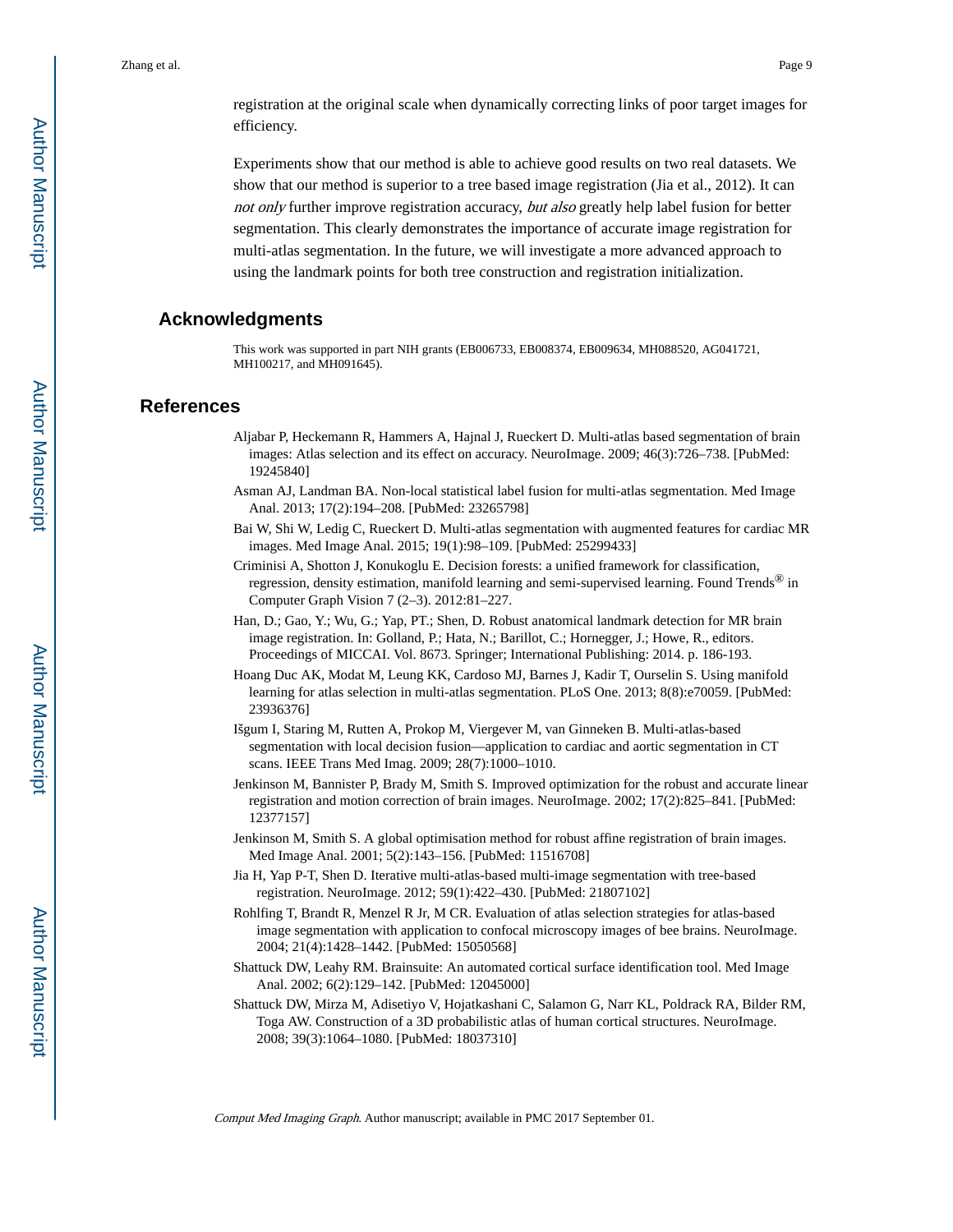- Sled J, Zijdenbos A, Evans A. A nonparametric method for automatic correction of intensity nonuniformity in MRI data. IEEE Trans Med Imag. 1998; 17(1):87–97.
- Smith SM. Fast robust automated brain extraction. Hum Brain Mapp. 2002; 17(3):143–155. [PubMed: 12391568]
- Smith SM, Jenkinson M, Woolrich MW, Beckmann CF, Behrens TE, Johansen-Berg H, Bannister PR, Luca MD, Drobnjak I, Flitney DE, Niazy RK, Saunders J, Vickers J, Zhang Y, Stefano ND, Brady JM, Matthews PM. Advances in functional and structural MR image analysis and implementation as FSL. NeuroImage. 2004; 23(Supplement 1(0)):S208–S219. [PubMed: 15501092]
- van Rikxoort EM, Išgum I, Arzhaeva Y, Staring M, Klein S, Viergever MA, Pluim JP, van Ginneken B. Adaptive local multi-atlas segmentation: application to the heart and the caudate nucleus. Med Image Anal. 2010; 14(1):39–49. [PubMed: 19897403]
- Vercauteren T, Pennec X, Perchant A, Ayache N. Diffeomorphic demons: efficient non-parametric image registration. NeuroImage. 2009; 45(1 Sulement (1)):S61–S72. [PubMed: 19041946]
- Viola P, Jones M. Rapid object detection using a boosted cascade of simple features. Proceedings of IEEE Conference on ComputerVision and Pattern Recognition. 2001:1–8.
- Wolz R, Chu C, Misawa K, Fujiwara M, Mori K, Rueckert D. Auto-mated abdominal multi-organ segmentation with subject-specific atlas generation. IEEE Trans Med Imag. 2013; 32(9):1723– 1730.
- Wu G, Jia H, Wang Q, Shen D. SharpMean: groupwise registration guided by sharp mean image and tree-based registration. NeuroImage. 2011; 56(4):1968–1981. [PubMed: 21440646]
- Zhang, D.; Guo, Q.; Wu, G.; Shen, D. Sparse patch-based label fusion for multi-atlas segmentation. In: Yap, P-T.; Liu, T.; Shen, D.; Westin, C-F.; Shen, L., editors. Multi-modal Brain Image Analysis. Springer; 2012a. p. 94-102.Vol. 7509 of Lecture Notes in Computer Science
- Zhang P, Adeshina SA, Cootes TF. Automatic learning sparse correspondences for initialising groupwise registration. Proceedings of MICCAI. 2010:635–642.
- Zhang P, Cootes TF. Automatic part selection for groupwise registration. Proceedings of Information Processing in Medical Imaging. 2011:636–647.
- Zhang P, Cootes TF. Automatic construction of parts + geometry models for initialising groupwise registration. IEEE Trans Med Imag. 2012; 31(2):341–358.
- Zhang P, Yap PT, Shen D, Cootes TF. Initialising groupwise non-rigid registration using multiple parts + geometry models. Proceedings of MICCAI. 2012b:156–163.
- Zhang Y, Brady M, Smith S. Segmentation of brain MR images through a hid-den markov random field model and the expectation-maximization algorithm. IEEE Trans Med Imag. 2001; 20(1):45– 57.
- Wu G, Kim M, Wang Q, Shen D. Hierarchical attribute-guided, symmetric diffeomorphic registration for MR brain images. Hum Brain Mapp. 2013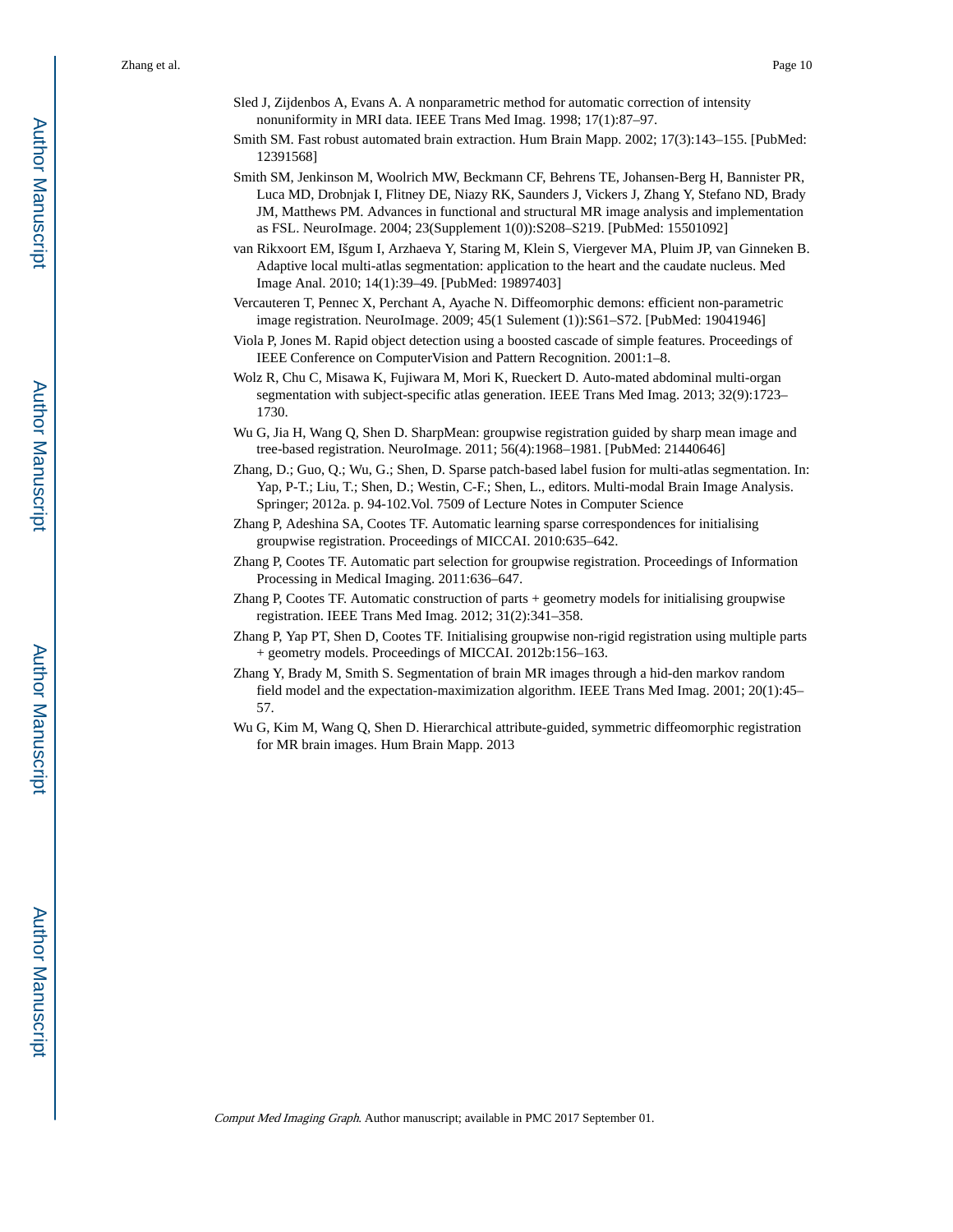

# **Fig. 1.**

Examples of the generated landmark points. Note that some landmarks reside in difference slices and might not be visible.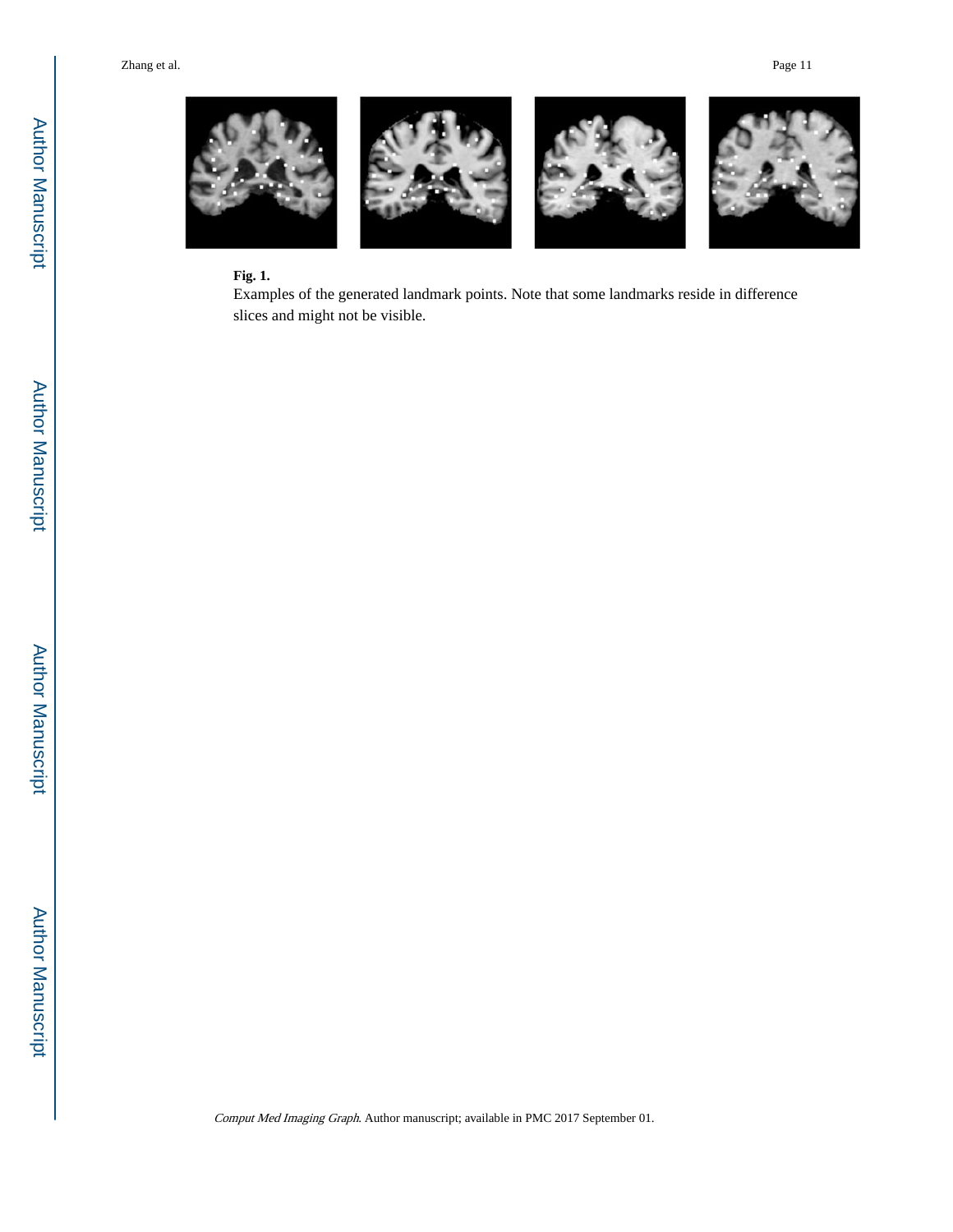

# **Fig. 2.**

Illustration of training a binary decision tree. A random subset  $\{\mathcal{D}, \mathcal{H}\}$  is fed into the root node (red) of the tree. After a specific test, the root node sends each sample in the subset to one of its children. This process is repeated by splitting nodes (brown) until each sample reaches a leaf node (green), which stores empirical conditional probability distribution. A possible path through which a sample may go is highlighted by a set of red lines ending with a red arrow.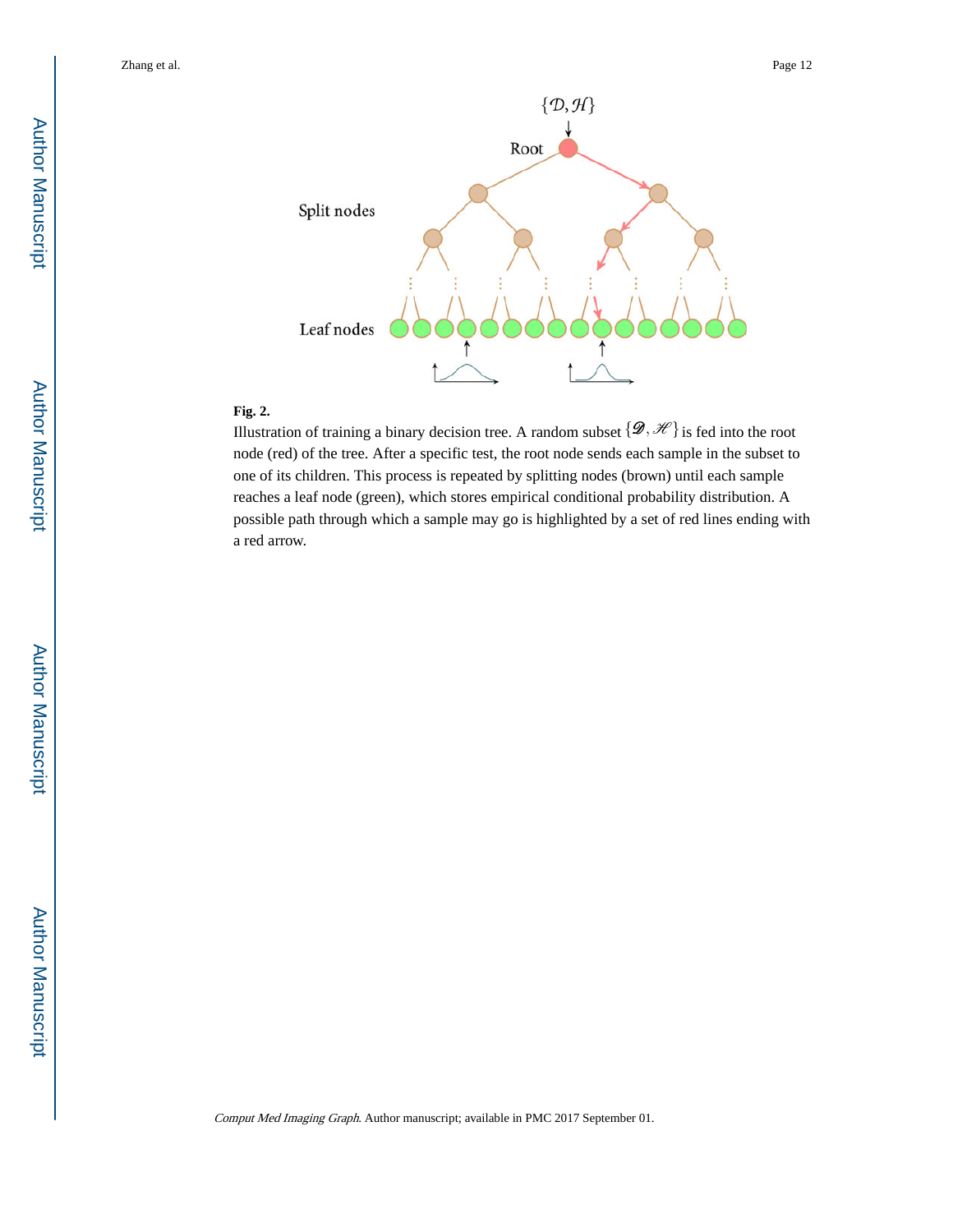



Registration of one image  $(I<sub>s</sub>)$  to another  $(I<sub>t</sub>)$  via the root node  $(A<sub>r</sub>)$ : (a) Register adjacent images along the respective paths from  $I_s$  and  $I_t$  to root  $A_t$ ; (b) Concatenate the deformation fields along the paths, i.e.,  $\phi_{A_r,t_t} = \phi_{I_w,t_t} \circ \phi_{A_r,t_u}$ ; (c) Concatenate the inverse of  $\phi_{A_r,t_t}$  with to obtain the final deformation field from  $I_s$  to  $I_t$ .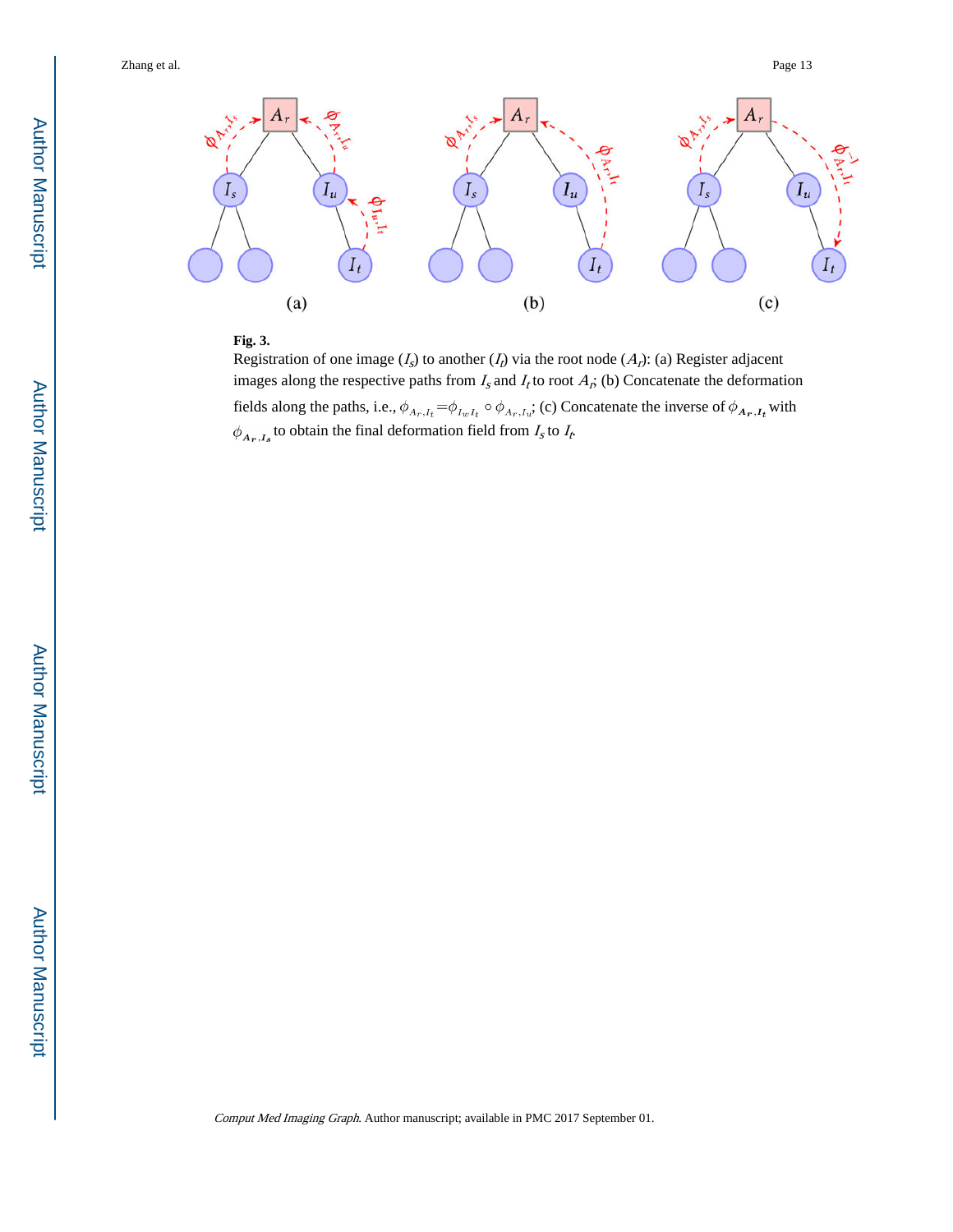

#### **Fig.4.**

Registration of one image  $(I_s)$  to another  $(I_l)$  via the help of images in  $\mathscr{A} \cup \mathscr{U}$ : (a) Register its most recent ancestor,  $I_{u} \in \mathcal{A} \cup \mathcal{U}$ , to image  $I_{i}$ , (b) Concatenate the resulting deformation field  $\phi_{I_t, I_u}$  with the deformation field from  $I_s$  to  $I_{u_t} \phi_{I_u, I_s}$ ; (c) Initialize the registration from  $I<sub>s</sub>$  to  $I<sub>t</sub>$  with the composite deformation field.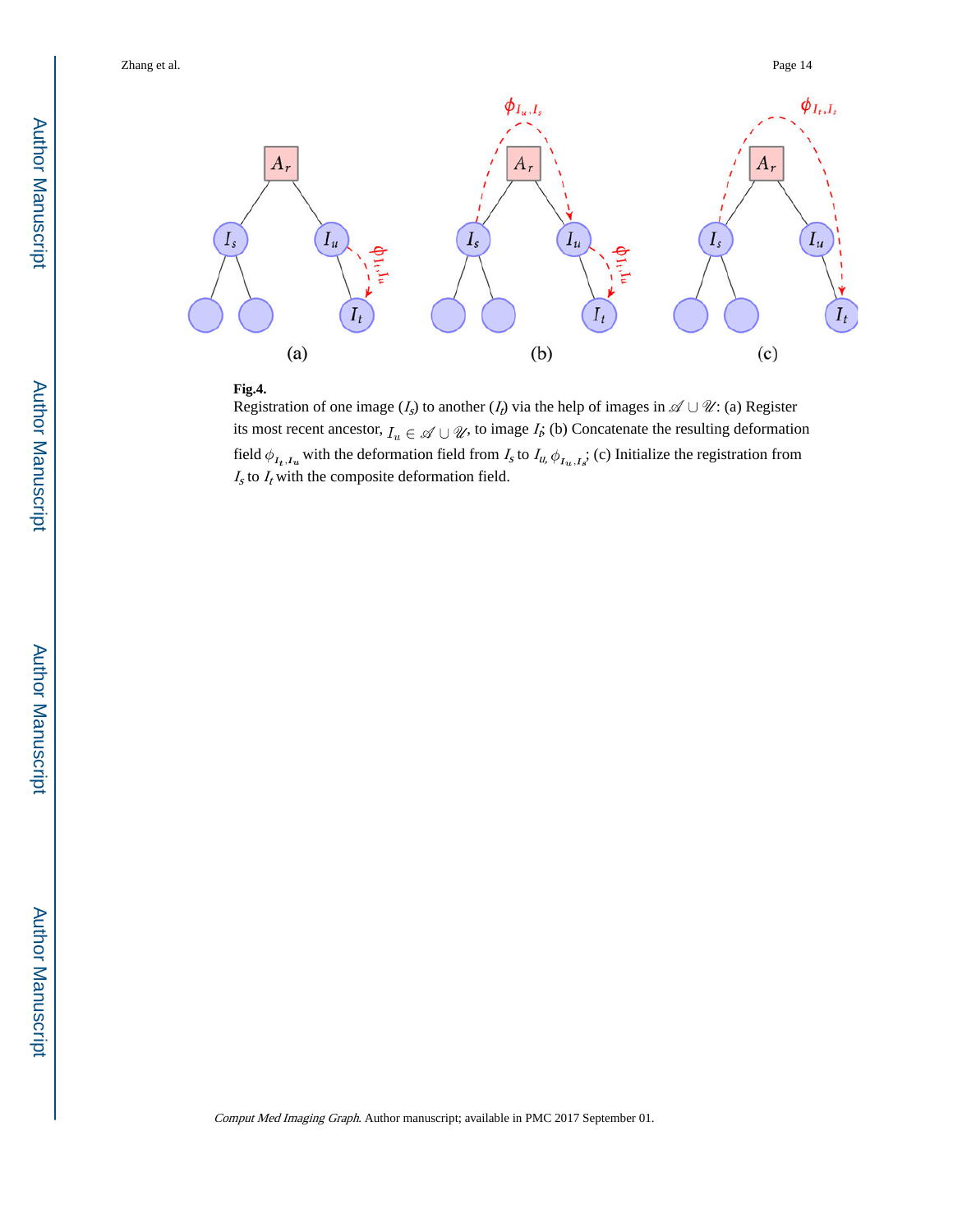

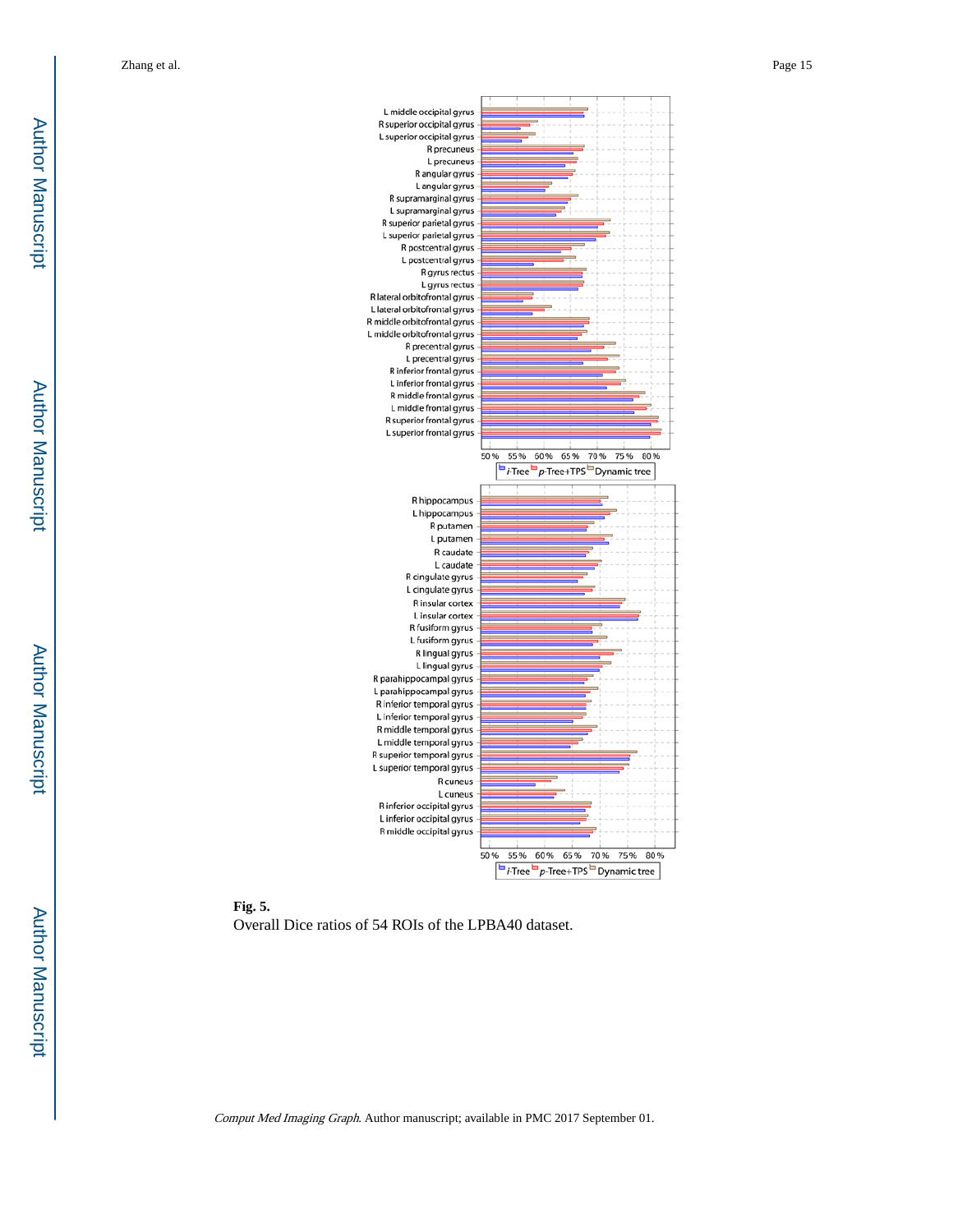